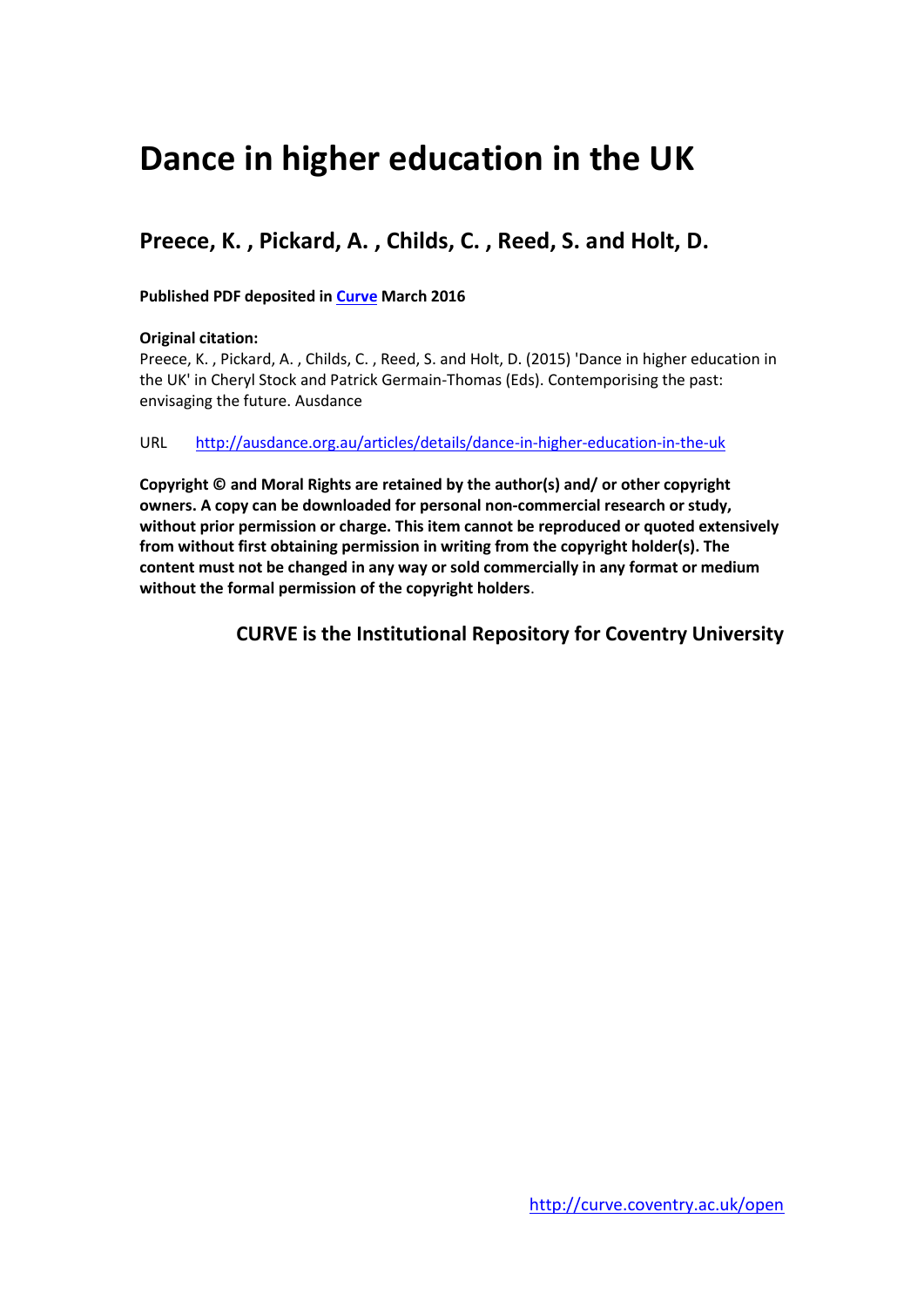# **Dance in higher education in the UK**

Duncan Holt United Kingdom duncanholt@btinternet.com

Angela Pickard Canterbury Christ Church University, United Kingdom angela.pickard@canterbury.ac.uk

Kelly Preece University of Exeter, United Kingdom k.preece@exeter.ac.uk

Sara Reed Coventry University, United Kingdom ab5421@coventry.ac.uk

Cathy Childs University of Chichester, United Kingdom c.childs@chi.ac.uk

#### **Abstract**

Universities are not individually unique. They stand next to each other in the various hierarchies of excellence that are underpinned by commonalities of the various statures that they accrue in learning, teaching, research and a host of cultural and social impacts as are measured regionally, nationally and internationally. It is as we move toward closer international ties with our World Dance Alliance colleagues in higher education who work in dance that we look to our own ways and means with a view to revealing what we, in the UK, do in our delivery of dance to higher education students, and some of the constraints within which we work. With this in hand as a reference, we might then seek to discuss with our colleagues in other countries the many ways and means in which the similarities and differences have emerged from our various contexts as we all work towards inspiring the next generation of dancing graduates.

Keywords: UK higher education dance, World Dance Alliance—Europe

## **Introduction**

In preparing to attend the World Dance Alliance Global Summit in Angers, France, in 2014, we were aware of efforts being made to re-establish WDA-Europe. We wondered how dance in higher education in the UK might differ from that across Europe. To start a discussion of these variations we have taken the liberty to discuss some aspects of dance in higher education in the UK. The proposition is that we reveal some of the working context and various visions of the practices and processes used in the UK and from this starting point open a conversation with our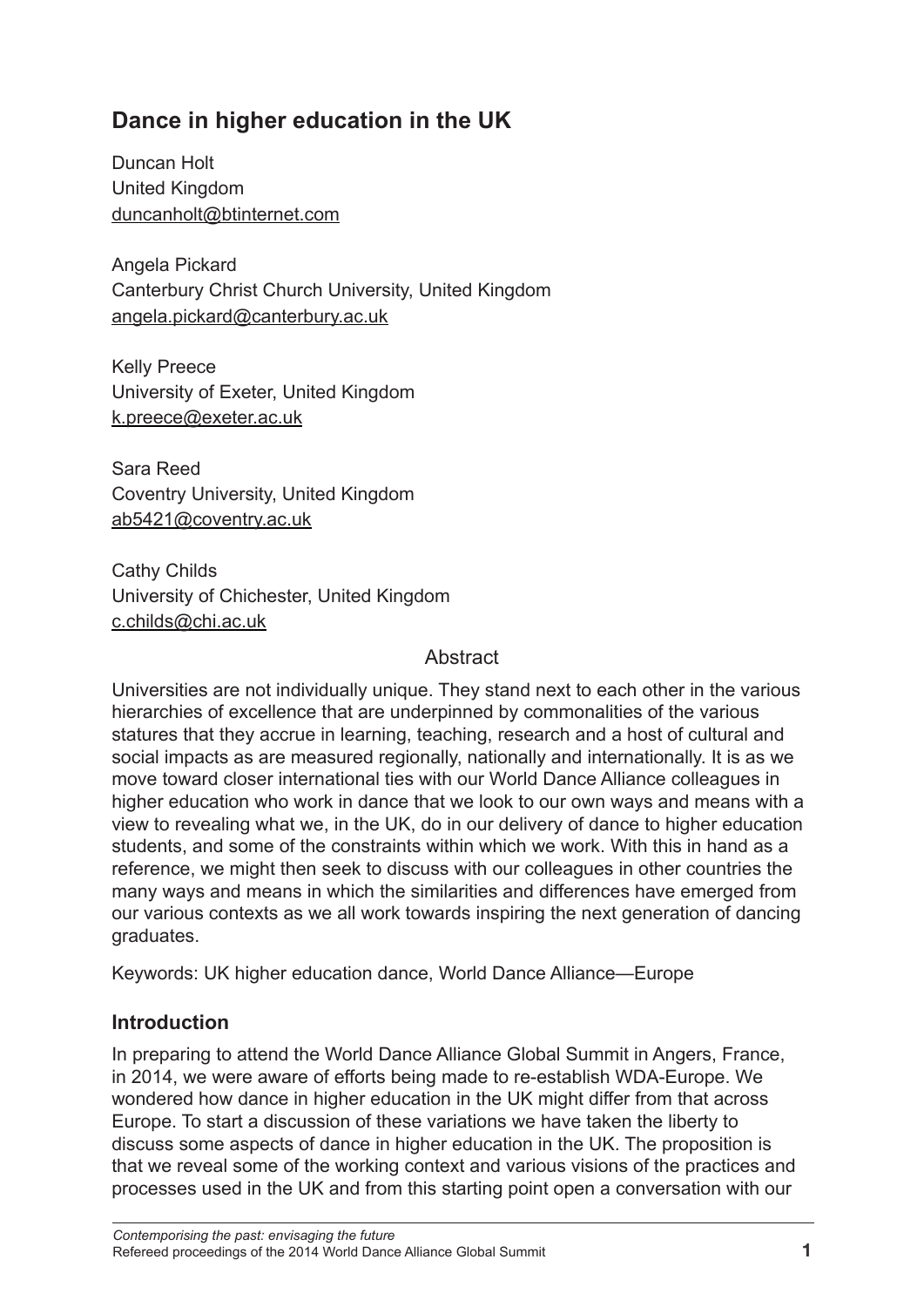WDA colleagues throughout the world. Through this exercise we might come to know one another, and so come to recognise and share a wealth of good practice and innovation.

To that end we, a group of academics working in dance in separate institutions, met to consider the ways in which undergraduate dance in higher education in the UK might be represented with regard to the:

- UK higher education system;
- manner in which undergraduate dance programmes started and how that is represented in perpetually developing curricula;
- ways that UK students pay for their dance education;
- views UK dance students have upon arrival at our institutions and what their prospects might be for their futures;
- expectations for academics to do high-quality research.

#### **The dancing context for dance in higher education in the UK**

By the mid 1970s, when dance as a discipline entered higher education in the UK, the impact of American postmodern dance and British New Dance had been developing for a decade or more. This combined new trend in dance began to have a significant influence on many practitioners across the UK, as a source of innovation. Many of these practitioners were appointed to work as dance 'animateurs' or community dance artists in arts venues and community settings as the driving force in the significant development of community dance programmes across the UK.

Similarly, the introduction of a range of different somatic practices into dance making and training also became a feature of postmodern and New Dance (Banes, 1987; Claid, 2006; Jordan, 1992). For example, the influence of the Alexander Technique, the Feldenkrais Method, Skinner Releasing Technique, Ideokinesis, and Body-Mind Centering can be evidenced in the pages of a number of dance specialist journals from the UK and internationally: *New Dance* (UK), *Writings on Dance* (Australia) and *Contact Quarterly* (USA). Many of these practitioners and others from this field began to have significant influence on dance pedagogy in university dance programmes through participation as guest artists and eventually as university artists/scholars.

These New Dance originators added their work to a range of higher education institutions: Sarah Rubidge at Laban and later at Chichester University, Mary Prestige at the Liverpool Institute of Performing Arts, Sue McLennan at the London Contemporary Dance School, Sara Reed, Sarah Whatley and Cecilia MacFarlane at Coventry University*,* Jayne Stevens at DeMontfort University and Duncan Holt at the University of Hull, among others. Their collective influence directed dance in higher education towards a new understanding of embodiment and a more liberal and inclusive cultural baseline with regard to the choreographic and creative potentials of dance.

While a familiar objective for many dance degree programmes is to prepare graduates to be independent practitioners, most dance graduates are likely to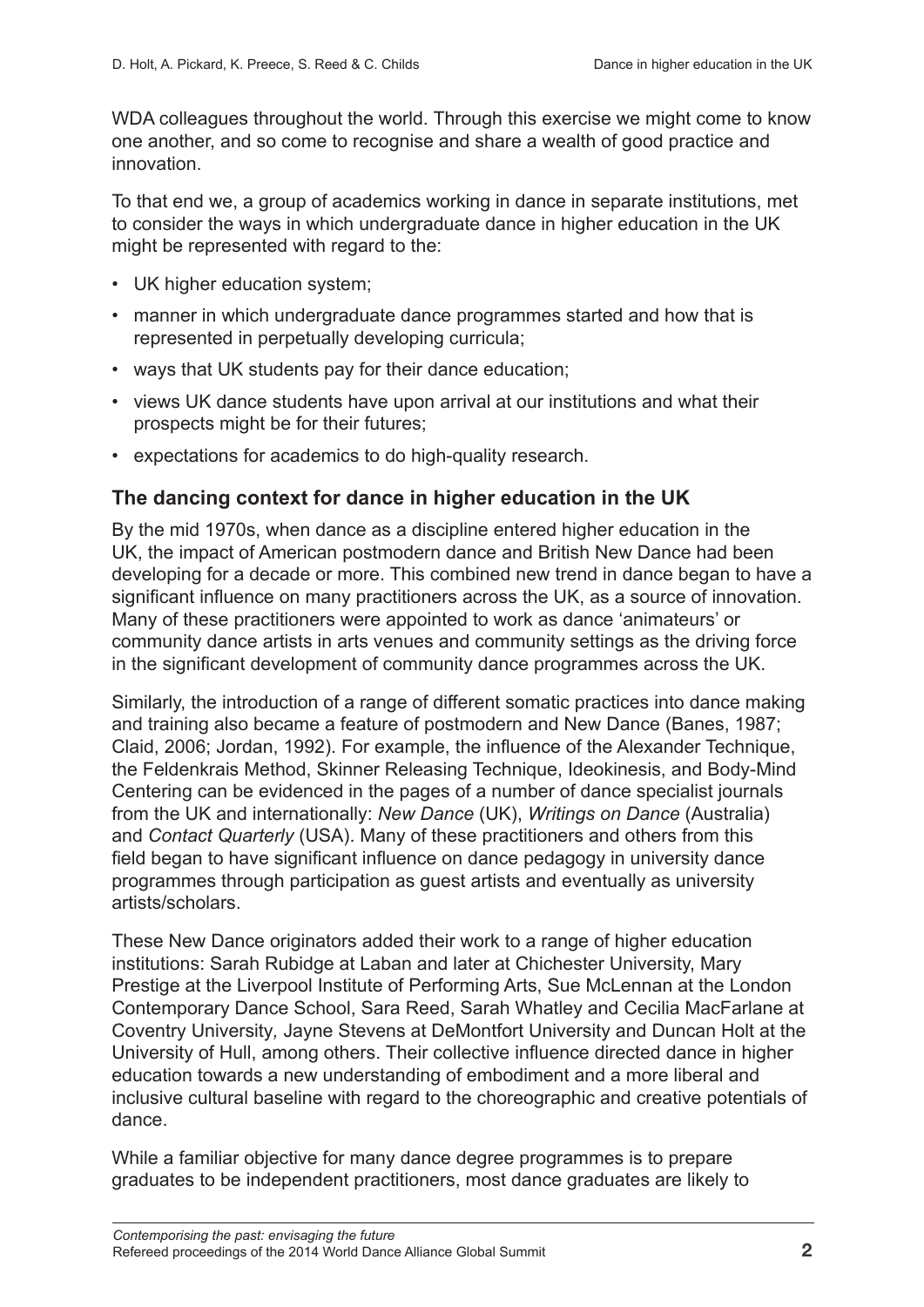progress to careers in a wide variety of contexts as well as performance (Burns, 2007). Therefore, the teaching and learning of dance within UK higher education is often seen as an education for life.

It is the case that there is a spectrum of study across dance in UK higher education institutions including universities and conservatoires. This diversity encourages a significant questioning among dance scholars and students and a critical approach to the development of each student's dance practice (Fortin, Vieira, & Tremblay, 2009).

#### *An example: dance at Coventry University*

For example, at Coventry University it is expected that students will develop their own styles and methods of working. The department works within a shared value for somatic practices. This is delivered in a variety of ways according to the specialisms and research interests of the academics. High on this agenda is each student's notion of what dance technique and somatic practice might be. As they become more knowledgeable they learn to make links between their dancing pasts and their experience of the somatic in a dancing context.

These dancers, both students and academics, constantly question the construction of their bodies through the development of a range of body technologies. The opportunity to question different body 'knowledges' may perhaps be seen as a common element in dance in higher education in the UK. There is a desire amongst a community of dance academics in the UK to define a future for dance somatics. A resolution to this continuing debate relies upon the value of the relationship of somatics to dance techniques, choreographic practice, and the education and training of dance students.

It is argued that in terms of higher education dance somatics might provide a radicalisation of or simply a resolution to the modernist/postmodernist model, and that the key concepts of dance somatics could be the vehicle for this resolution. Its focus upon increased sensory awareness, body/mind integration and efficiency of movement might be seen as a significant contribution to twenty-first century dance pedagogy and by extension to some professional practice in general. Such training would prepare dancers to care for themselves and those with whom they work with regard to health, safety, self-knowledge, and artistic criticality, and thereby potentially securing the sustainability and longevity of their careers and that of those with whom they work.

If the role of dance in higher education is to broaden and deepen students' understanding of themselves, their art and their community then the somatic proposal may be a significant way forward. As such, it reflects in practice the high words of many university mission statements. For instance the mission statement of the University of Hull says:

We shall encourage and empower individuals to achieve their full potential and to make and implement well-informed decisions about their careers and continuing professional development. (University of Hull, 2015)

This would appear to be consistent with much of the thinking involved with the somatic in the dancing context.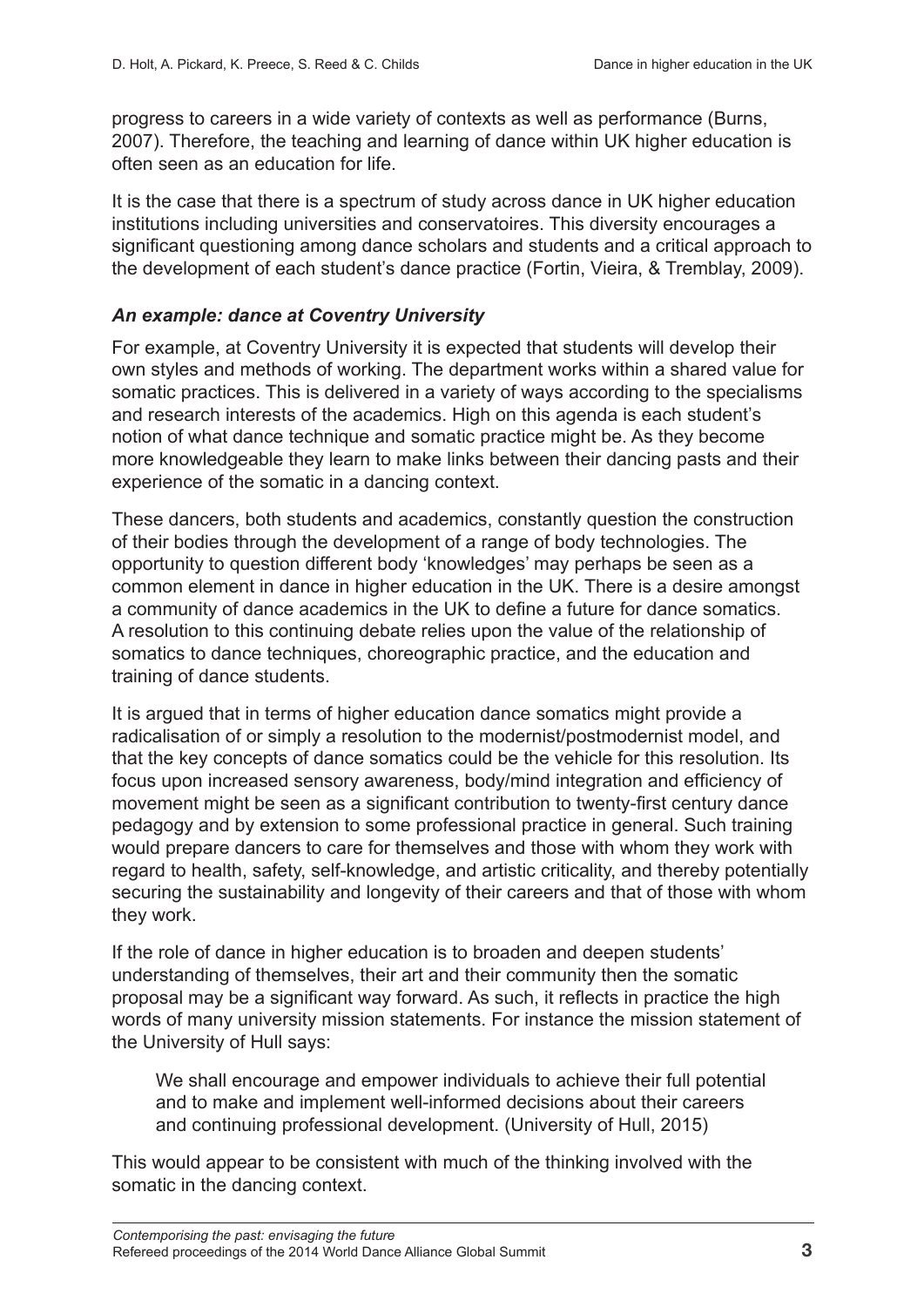#### **The structures**

In the UK, higher education is governed by a group of quasi-autonomous nongovernmental organizations—'quangos'. These bodies stand at arm's length from government, and work with the higher education institutions (HEI's) to agree upon policy and the overall direction of higher education, how it relates to pre-HE, and how its graduates might serve society with their skills and knowledge.

The main quangos are:

The Higher Education Funding Council for England (and Wales) (HEFCE) is responsible for funding higher education. Scotland and Northern Ireland have their own versions of this body.

The Quality Assurance Agency (QAA) delivers top-down definitions of standards of proficiency within disciplines and the quality of the 'student experience' of their learning. They negotiate subject benchmarks with subject specialists under the headings:

- Subject Knowledge;
- Cognitive and Analytic Skills; and
- Practical/Transferable Skills.

At the time of writing these two institutions have been under government review and are likely to undergo significant change in the near future.

The Higher Education Academy (HEA) is concerned with the quality of learning and teaching from the academic's point of view. It performs its role as an academic friend offering discipline-based pedagogic support and advice about best practice in the field. It awards formalised recognition of teaching achievement.

Also influential are:

- Universities UK, the employers association;
- DanceHE, the Standing Conference on Dance in Higher Education;
- UCU, the University and College Union.

#### **Drilling down to the discipline**

Dance appears in a variety of higher education settings:

- Dance-only contexts such as conservatoires like the London Contemporary Dance School or the School of the Royal Ballet.
- Faculties of universities as departments or subsets of schools such as the dance programme within the School of Arts at DeMontfort University.
- In tandem with other subject areas located with:
	- Arts, sometimes with: music, or drama, or fine art
	- Physical education;
	- General education;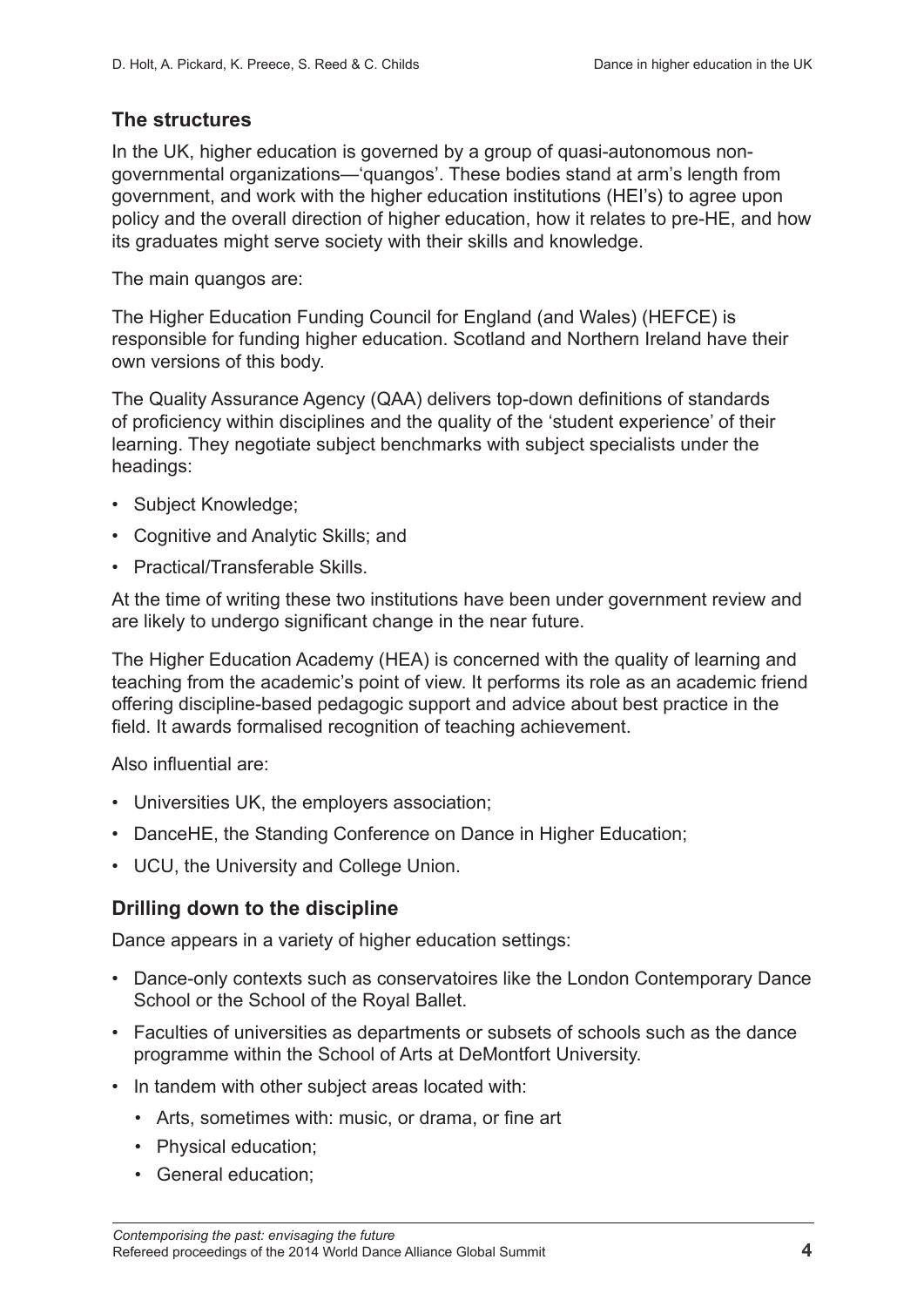- Therapeutic disciplines;
- In combined and joint degrees with almost any other subject on campus.

Dance in the UK is delivered through academic structures of a predominantly learning outcomes-based system. The modular delivery of these units of study is compliant with the Bologna Agreement that facilitates for students the transferability of degrees and credits between most European countries.

The format looks like this:

- One credit equals approximately 10 hours of learning/study.
- Each institution designs its own modules and degrees; therefore, there are many versions of modular designs across the sector.
- The goal is generally for undergraduate students to achieve 120 credits in each year of study that equates roughly to a forty-hour working week.
- A total of 360 credits over three years of study is the desired outcome for graduation.
- The pass mark is generally 40%.

Modules are weighted at 20 and 40 credits in some HEIs and at others in 15-, 30 and 60-credit units. Institutions value their autonomy in this regard as a means of making themselves distinctive in the market.

## **Unique to the UK**

Unique to the UK (and the University of Melbourne, Australia) is the system of classification of Honours degrees. The percentage grades are divided as follows:

- First Class 70%–100%
- Second Class 50%–69%
- 2:1 60%–69% (admission to postgraduate study)
- $\cdot$  2:2 50%–59%
- Third Class 40%–49%

An Ordinary Degree can be achieved with 300 credits and is unclassified.

#### **The content**

The content of dance degrees in the UK university sector varies by the research interests and specialisms of the academics and the degree design in each institution. Most offer practical study with practical assessments that range from classical ballet to conventional modern dance to British New Dance to street dance and to hip hop. Some specialise in somatic practices as a central core and ethos of their work; others may use this information more peripherally.

It appears that nearly all UK university dance programmes deliver some elements of theory with written assessments. The approaches vary, from programmes delivering a standard view of dance history as the theoretical content to others that teach elements of somatic theory, phenomenology, aesthetics or choreology as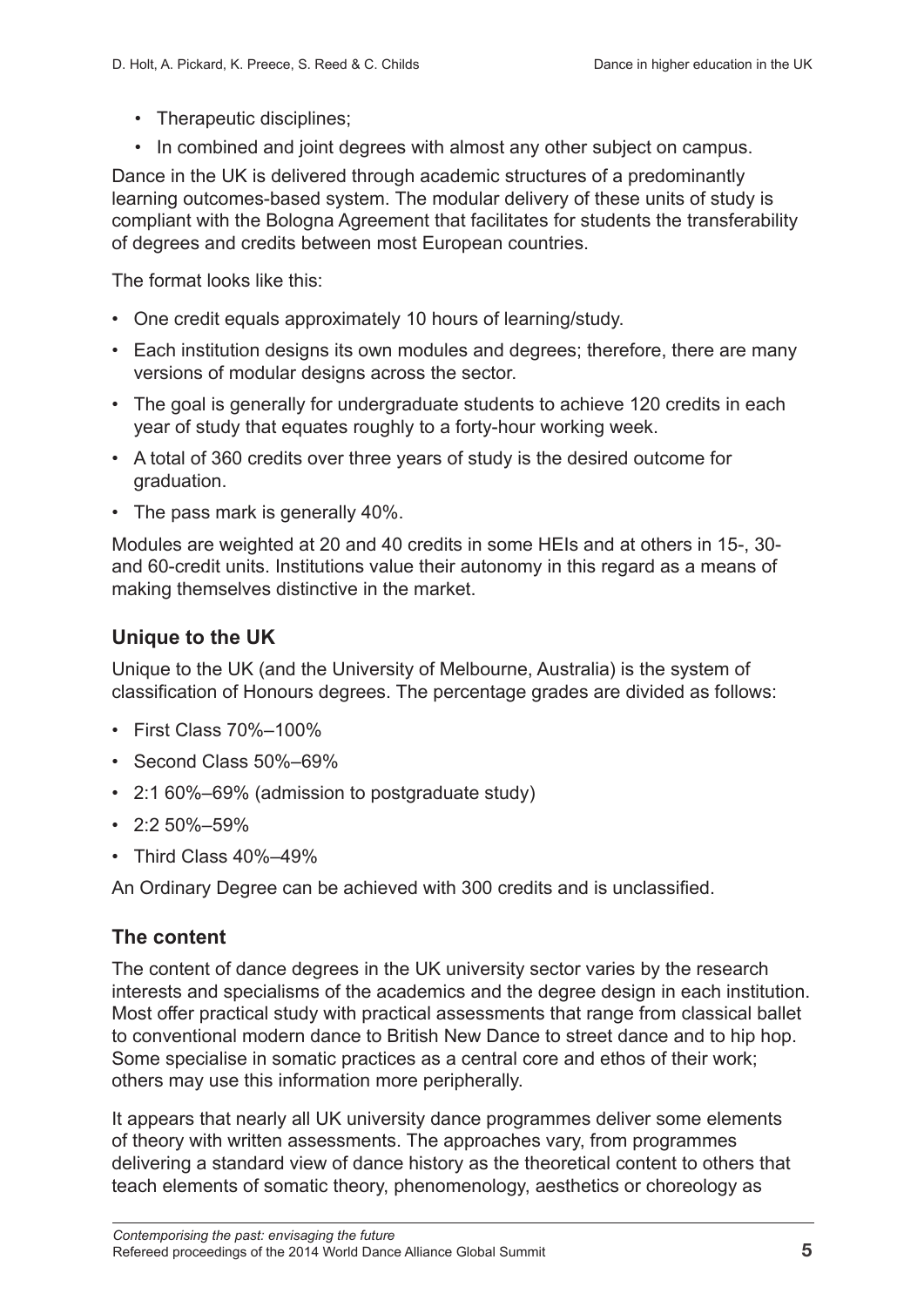their theoretical underpinning. This combining of theory and practice appears to be common in the UK (Coughlan, 2010).

#### **A changing landscape: the costs for dance students**

Prior to 1998, university education in the UK was essentially free to all those with a place to study, with the potential for additional government funding to support living costs. The introduction of the political necessity of charging student fees for their university education began with the Dearing Report (1997). This wide-ranging study offered a comprehensive overview that made recommendations for significant changes in UK Higher Education. The influence of this report is still reverberating nearly twenty years later.

Subsequently the landscape of dance and all undergraduate disciplines in higher education has seen a significant shift following the introduction of £9,000 tuition fees in the UK in 2012 (Coughlan, 2010). This new level of cost for tuition together with students having to fund their living expenses brings with it new levels of financial burden that many families may find difficult to justify without an absolute guarantee of subsequent employment.

Public perceptions of arts education may also have been skewed when Michael Gove, the then Shadow Minister for Children, Schools and Family, said in the *London Evening Standard* (Gove, 2009) that 'our leading universities have made it clear that taking soft subjects such as media studies or dance at A Level harms candidates' chances of admission'. Of course this would be the case where students with Dance A Levels applied to other subjects. For university dance programmes, success in the Dance qualifications for the A Level, the Business and Technology Education Council (BTEC), the International Baccalaureate, or National Vocational Qualification are still seen as a major advantage.

However, in the context of the economic downturn a large proportion of students may have been swayed toward an implied need to select STEM (sciences, technology, engineering, mathematics) subjects in the belief that these are a guarantee of successful employment upon graduation. 'Benign advice–now profoundly mistaken,' according to Ken Robinson (2006).

In this context, students have become conscious of their right to 'value for money' with regard to the quantity and quality of their experience as a student. Student impressions of the quality of their learning and teaching, the resourcing of their programme of study and other aspects of the student experience are now nationally assessed through the National Student Survey, with the data made public through UniStats*.* Future students and their families are able to use this data as they consider their options. For dance students, the specific implications of this close examination raises concerns that most dance institutions manage with a degree of implicit preparedness. The level of commitment and the depth of study, characteristic of many dance degree programmes, imply a high degree of rigour and innovation. In current generations it is clear that the value of an education in dance cannot be directly measured in immediate monetary terms and that the employment prospects for dance graduates are wide ranging; they include employment in the industry, in the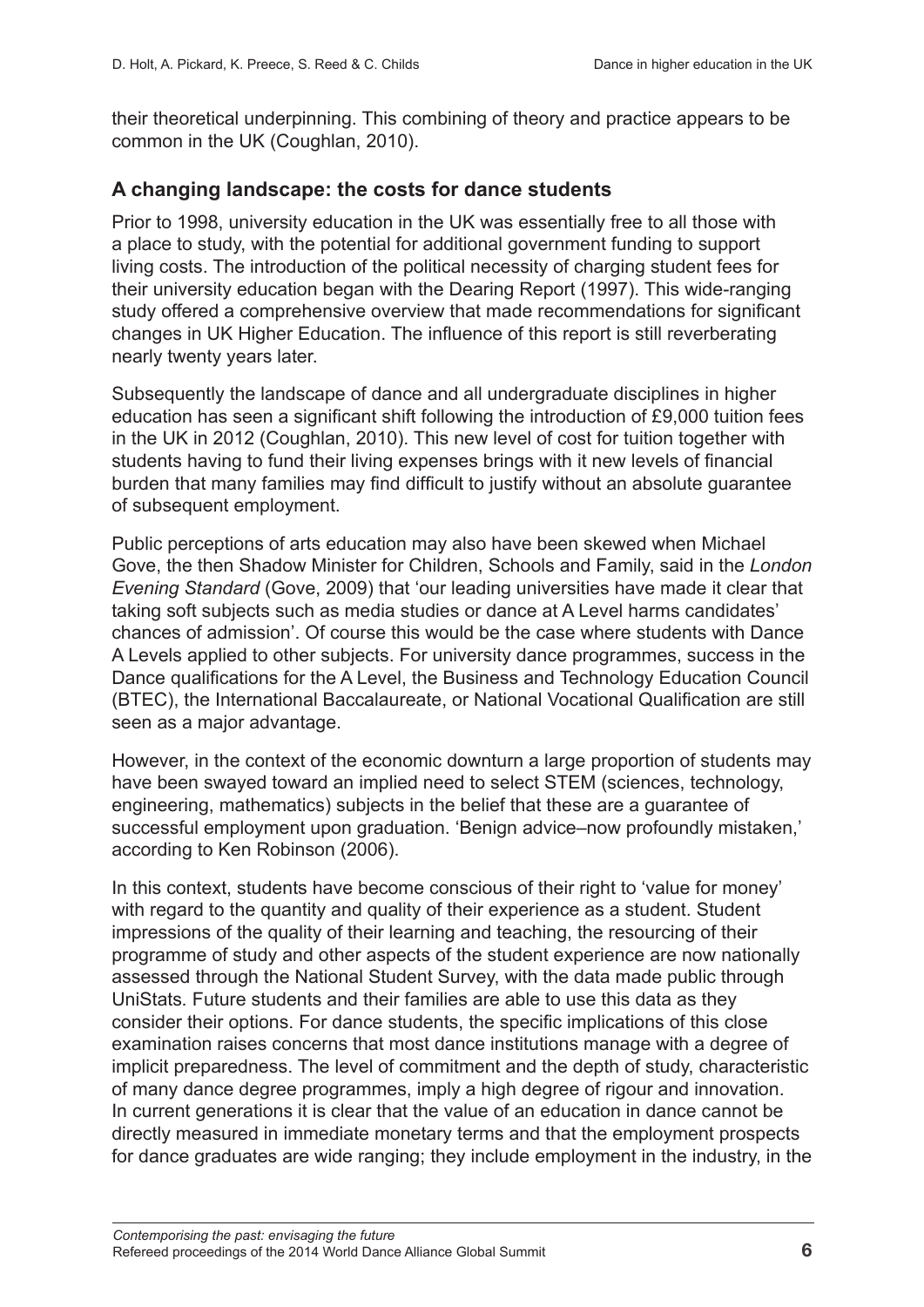community and in a variety of other fields in the same way as for students from many other disciplines.

In 2015, UK universities will be at liberty to set their fees according to market forces. What changes this will bring to dance in higher education remains to be seen. The hope is that student dancers will continue to have the opportunity to study their art at this level and that in so doing they will realise the inherent values, skills and multiple intelligences that are studied and exercised during a degree in dance.

## **Origins and expectations**

In identifying the expectations of graduates it is the experiences of the students rather than the academics' perceptions that are more useful as a starting point. A focus group questionnaire was conducted with students at the University of Northampton at the end of the academic year 2013/2014. Most student responses indicated that they had very clear preconceptions about curriculum content, with one of the primary topics of discussion being techniques they expected to study. However, those who had not studied dance in high school or further education (16- 19 year olds) for GCSE, A Level or BTEC qualifications, and had primarily danced in private schools, expressed that they had very few preconceptions about curriculum content.

One student commented that she had expected regular ballet classes because 'ballet is the core of everything'; with others concurring that they expected to primarily study codified techniques such as Cunningham and Graham, as well as choreography and improvisation. Their expected areas of study were largely historical and did not reflect the more recent prominence of postmodern, release or somatic techniques. It is also interesting to note that students expected 'practical' work to be codified dance technique, rather than the multitude of practices that come under this umbrella.

The general consensus was that theory meant dance history. Those who had studied A Level Dance expected a deeper version of the theory units they had previously studied (AQA, 2014). Several students expressed that they expected theory to be taught in a discrete module, rather than permeating their entire degree. As one student put it, they expected a separation between 'dancing and writing'. This emphasis reflects the construction of dance as a practice and subject area in the A Level Dance qualification offered as part of post-16 education in the UK (AQA, 2014). A Level dance constructs dance and dance knowledge in a very particular way, providing little scope for embodied ways of knowing, or many other concepts and practices that are central to a significant proportion of dance education and practice.

Lorna Sanders wrote in her article in *Research in Dance Education* that the syllabus at this level defines what dance 'is' and does not reflect an independent reality, but a constructed one (Sanders, 2008, p. 228) and a fixed body of pre-existing knowledge (Sanders, 2008, p. 229). As such, students often come to HE with very fixed notions about dance knowledge and curriculum, and are inclined towards a structuralist viewpoint of absolute truths in which 'ballet is the core of everything' rather than being open to the multiplicities of practice and theory that dance studies can offer.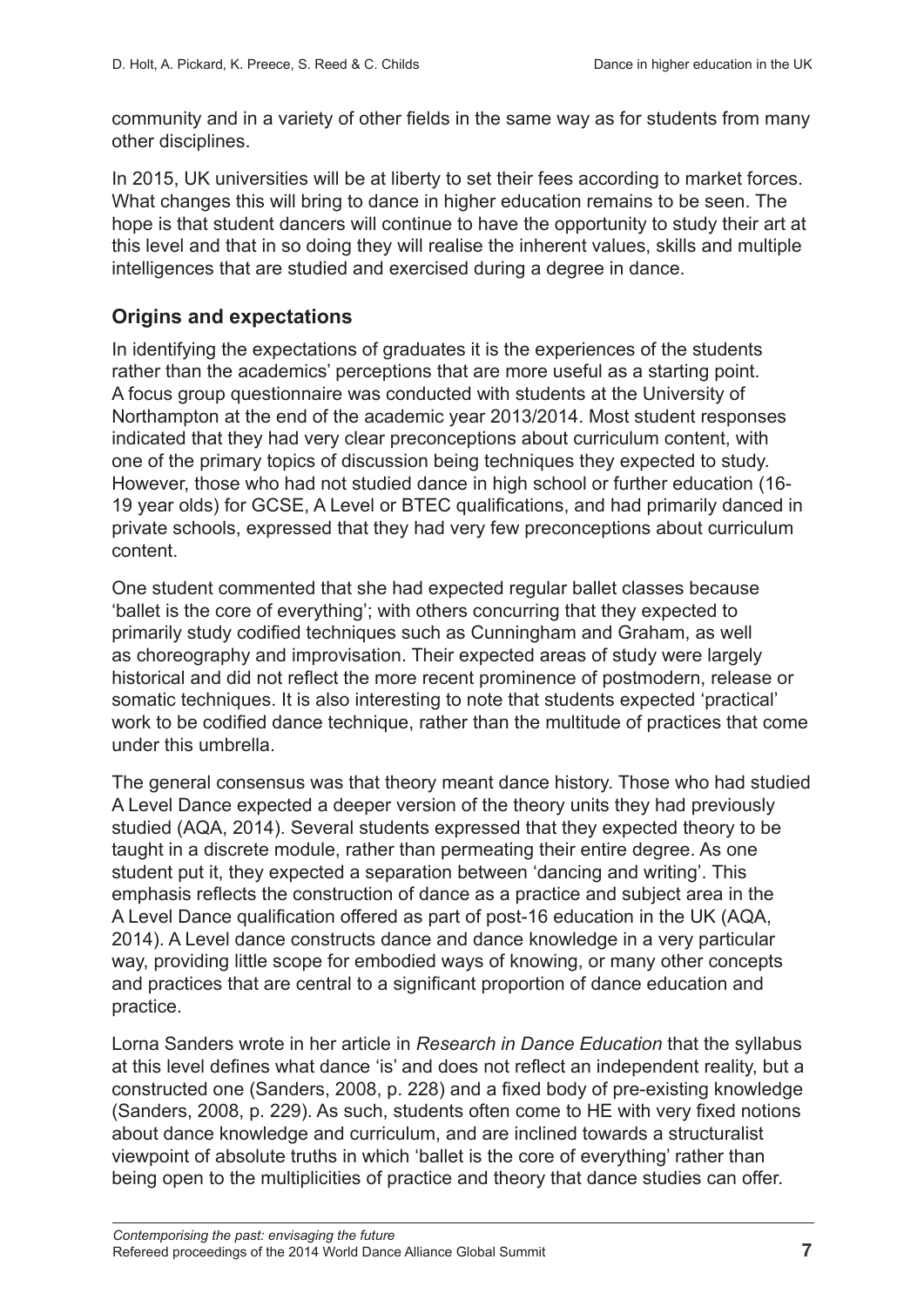In commenting upon the reality of their experience in dealing with concepts such as multiple types of knowledge, one student made an analogy with popular culture: 'It's like *Breaking Bad*, if you miss one episode you'll never get back into it, you're constantly catching up.'

#### **Graduate prospects: the statistics**

Graduate prospects are recorded in multiple ways in the UK, with the primary outward-facing information being the statistics included in the Key Information Sets (KIS)*,* introduced in 2012. These are intended to help incoming students decide where to study by comparing course data drawn from the National Student Survey (NSS) and The Destination of Leavers from Higher Education Survey (DLHE). These include everything from overall course satisfaction, to time spent in lectures and seminars, average salary within six months of graduating, and accommodation costs. According to KIS (Unistats, 2014)*,* at the institutions represented by the authors of this paper:

- The average salary 6 months after the course is between £14000-£16000, well below the student loan repayment threshold.
- 75%-90% go on to work or further study, which is then broken down into what are termed professional/managerial and nonprofessional/managerial jobs.

Even though the average graduate starting salary has dropped by more than 11% since 2006, *The Complete University Guide* (2014) still reports an average professional starting salary for graduates in the UK as £21,701. Thus, the starting salary for dance graduates as reported by KIS is well below the national average.

Of course, measuring graduate prospects on a purely statistical basis is problematic and there are a number of issues with KIS. A study at the University of Lancaster has studied the impact of the NSS on institutional behaviour, and argues that KIS could further distract universities from focusing on more meaningful ways to improve their educational provision. Information on graduate destinations, employment and salaries is notoriously difficult to gather and verify (Partington, 2011) and does not address things like the range of opportunities afforded by a particular course of study, or job satisfaction. It also assumes a linear career structure, which is not always appropriate where project work and short-term contracts are common for successful freelance practitioners (Rees, Forbes, & Kubler, 2006, p. 66-7).

The QAA's *Subject Benchmark Statement for Dance, Drama and Performance* discusses graduate prospects or 'graduateness' in creative disciplines in reference to subject specific and generic skills, with the transferable skill set of our graduates being sought after in environments such as business and commerce. According to the QAA:

These skills include those of communication (written, oral and performance), of research and analysis, the ability to work independently, interpersonally and in groups, to deadlines and under pressure, with flexibility, imagination, self-motivation and organization. (QAA, 2007, p. 3)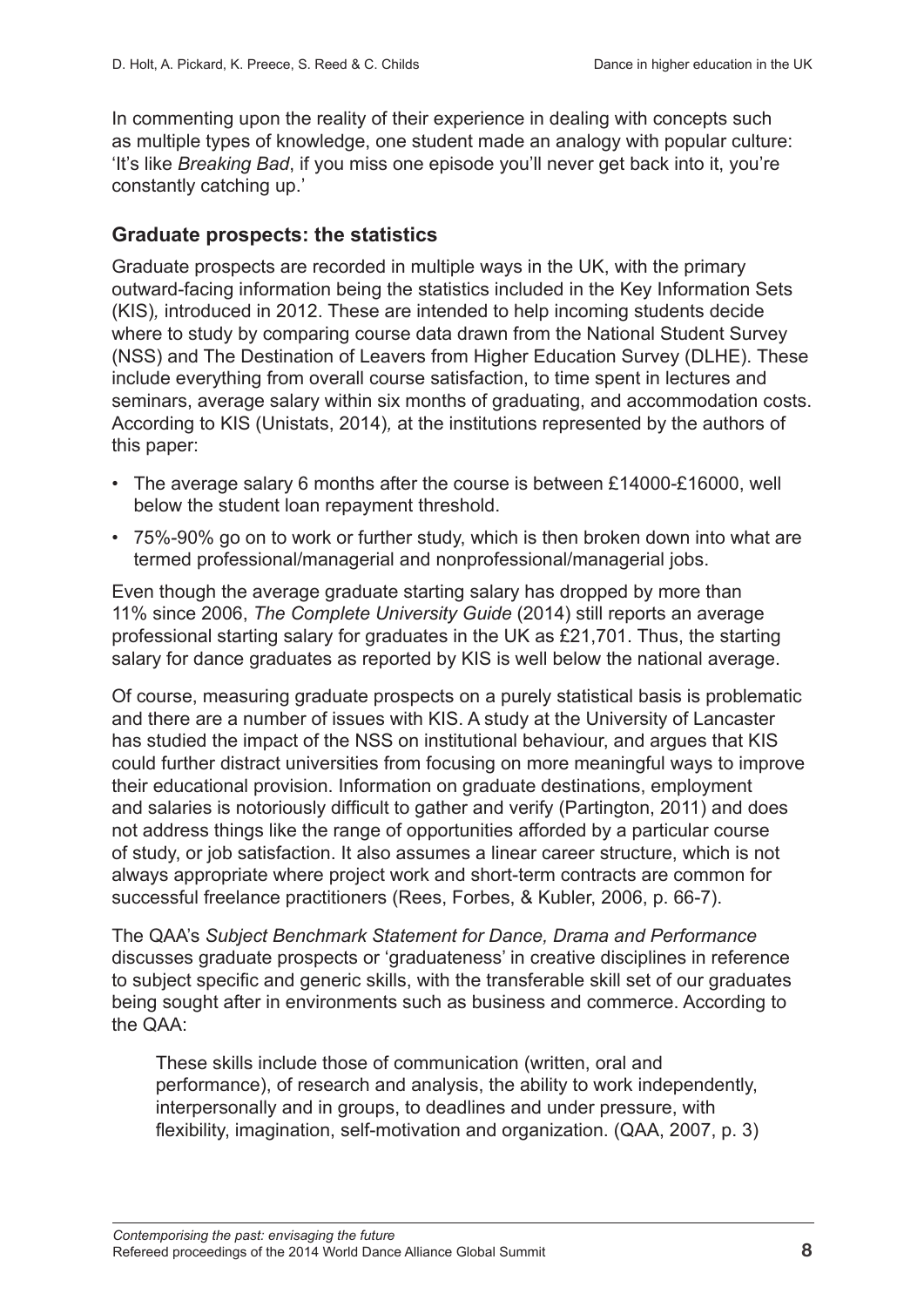These much sought-after transferable skills are sometimes referred to in the context of the 'creative graduate'. In his 2008 report on teaching-research links in the arts, Terry Wareham argued that creative subjects produce creative graduates who are self-motivated, capable of managing complex workloads, developing new ideas and problem solving. These features are critical to the development of the creative industries and other sectors (Wareham, 2008). This, versus the statistical approach, paints quite a different picture. The statistics present the prospects of our graduates as limited in terms of starting salaries, whilst Wareham's report and the QAA presents the desirability of our graduates in the creative industries and beyond.

#### **Research in dance in the UK**

Dance is a culturally significant and intellectually viable field for study. In one sense … dance has been 'studied' throughout the ages and in most cultures. (Carter, 1998, p. 1)

There has been a developing heritage of dance study wherein western dualism has privileged the cognitive (mind) over the corporeal (body). An on-going issue for dance scholars has been that 'dance completes itself in the moment of its disappearance … the *tracelessness* of performance, which has been regarded as the greatest impediment to its acceptance as a credible object of research' (Dempster, 1994, p. 3). However, for those who work in dance this ethereal nature is perhaps one of its attractions and a subject for research in and of itself.

Research in dance has often been approached from a range of extrinsic analytical perspectives: historiographical, anthropological, philosophical, political, phenomenological and sociological. Similarly, certain aspects of dance are the subjects of research using dance-specific methodologies which reach dance-specific outcomes. Dance sub-disciplines such as choreology, choreography, choreutics (the dancer's use and attitude to space) and eukinetics (the dancer's use of time) are intrinsic fields of research within a dance-specific paradigm.

Bachelor of Education degree courses (teacher training) and subsequently Bachelor of Arts degrees in dance were established in the late 1960s and 1970s. These developments necessitated the identification of theoretical frameworks to support a level of rigour and depth of study that would validate consideration of dance research within the academy. By that time theorists such as Betty Redfern (1973/1982) and Valerie Preston-Dunlop (1969) had investigated the concepts at the core of dance and were ready to develop the discourse. By the 1980s a model had evolved that identified three central and inter-related concepts in research in dance:

- performance;
- making;
- appreciation.

Professional companies used audience development arts funding to develop education and outreach literature that created a new body of researchable materials: literature and video recordings and eventually repositories of dance-related documentation and artefacts. Subsequently, the National Resource Centre for Dance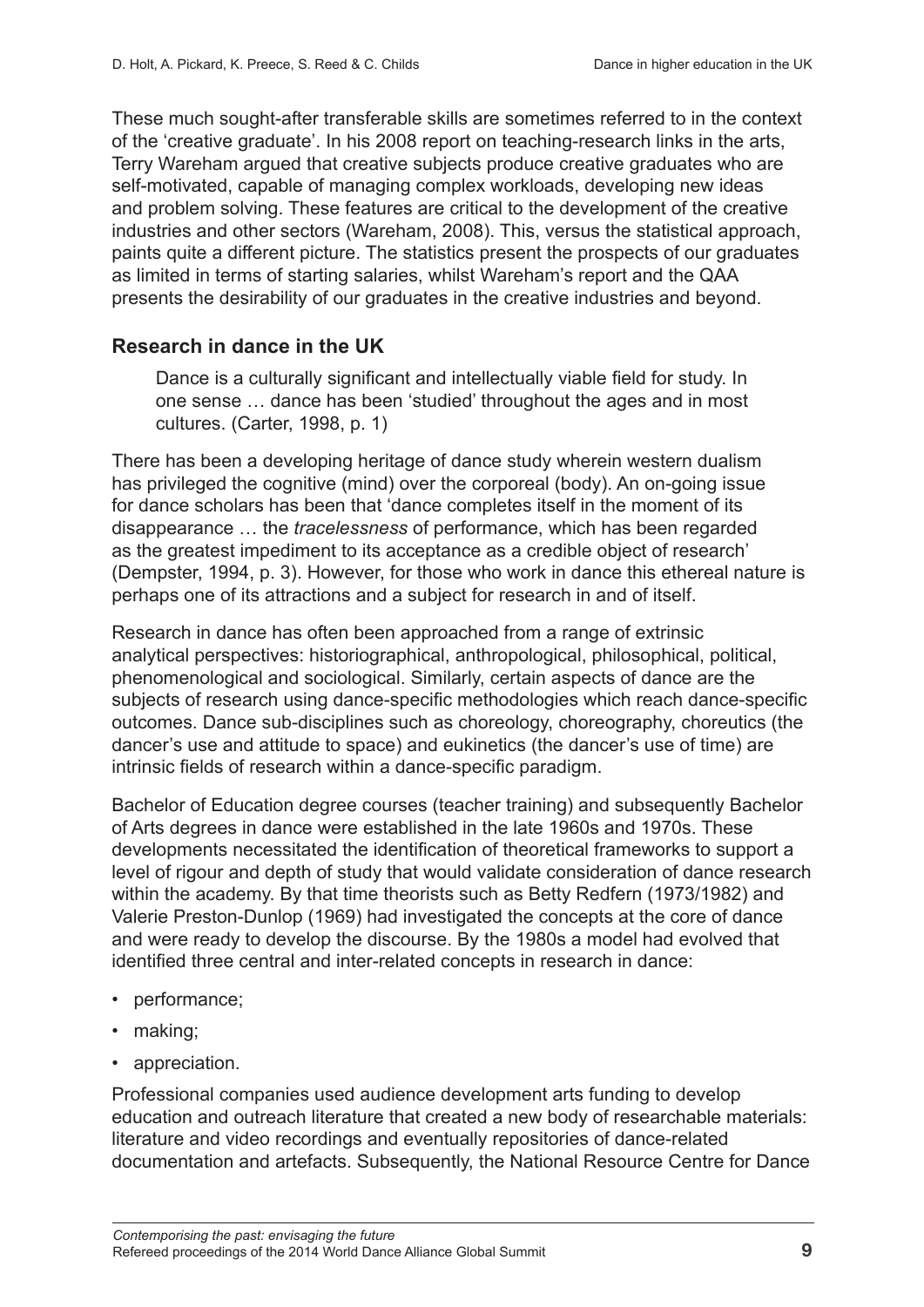based within Surrey University was established in 1982 to catalogue, produce and disseminate these dance resources.

There was intense activity in dance scholarship during the period of the late 1980s to the early 2000s. Here, increasing concern developed for how dance engaged across a range of supportive disciplines. Anthropological studies (cultural creation of meaning) began to integrate with bodily practices and the study of culture (O'Shea, 2010, p. 3) leading to investigations of the political representations in dance. Such foci on representation intertwined the scholar's personal experiences and identity such as class, gender, race and sexuality as well as some work across disciplines such as history, cultural studies and, intrinsically, choreological analysis. The interpretation of dance as politics of identity remains a significant field of investigation. As O'Shea summarises:

Dance studies, in the process of studying the intentional production of identity in choreographic form, has drawn on postcolonial theory, feminist theory, queer theory and critical race theory... Dance studies puts gendered, sexualized, racialized bodies into motion, a tactic that enables further discussions about bodily inscription and agency. (2010, p. 8-9)

Philosophical inquiries and critical dance scholarship continues and includes recent developments in aesthetics and phenomenology that are concerned with bodily experience, 'value', artistic affect and effect, and the context of the embodiment of both performers and spectators.

In the late 1990s, dance medicine and science became recognised areas of dance education and research with foci on dancers' health, safe practice and well-being. Dance medicine and science are multifaceted and align with general medicine, sports science, somatics, body therapies, physical therapies, dance education, anatomy, physiology, psychology, kinesiology, biomechanics, movement analysis and nutrition (Minton, 2000, p. 110). The International Association of Dance, Medicine and Science and the Performing Arts Medicine Association and their influential journals, seminars and conferences have disseminated a range of work in the field of dance science.

Furthermore, academics engaged in analysis and shared practice in dance education launched in 2000 the *Journal of Research in Dance Education* based at Canterbury Christ Church University. This international, social, citation and indexed journal supports and investigates academic research on a range of issues in dance education.

Other research organisations such as the World Dance Alliance, Dance and the Child International and publications including *Contact Quarterly, Writings on Dance,*  the *Journal of Dance and Somatic Practices* and the *Journal of Choreographic Practices* all give significant national and international perspectives as well as prominence to this research.

Dance and dance education research includes discourse concerning the philosophical and epistemological perspectives that guide this research. Current inquiry is located in the contemporary spectrum of artistry, aesthetics, ethics, new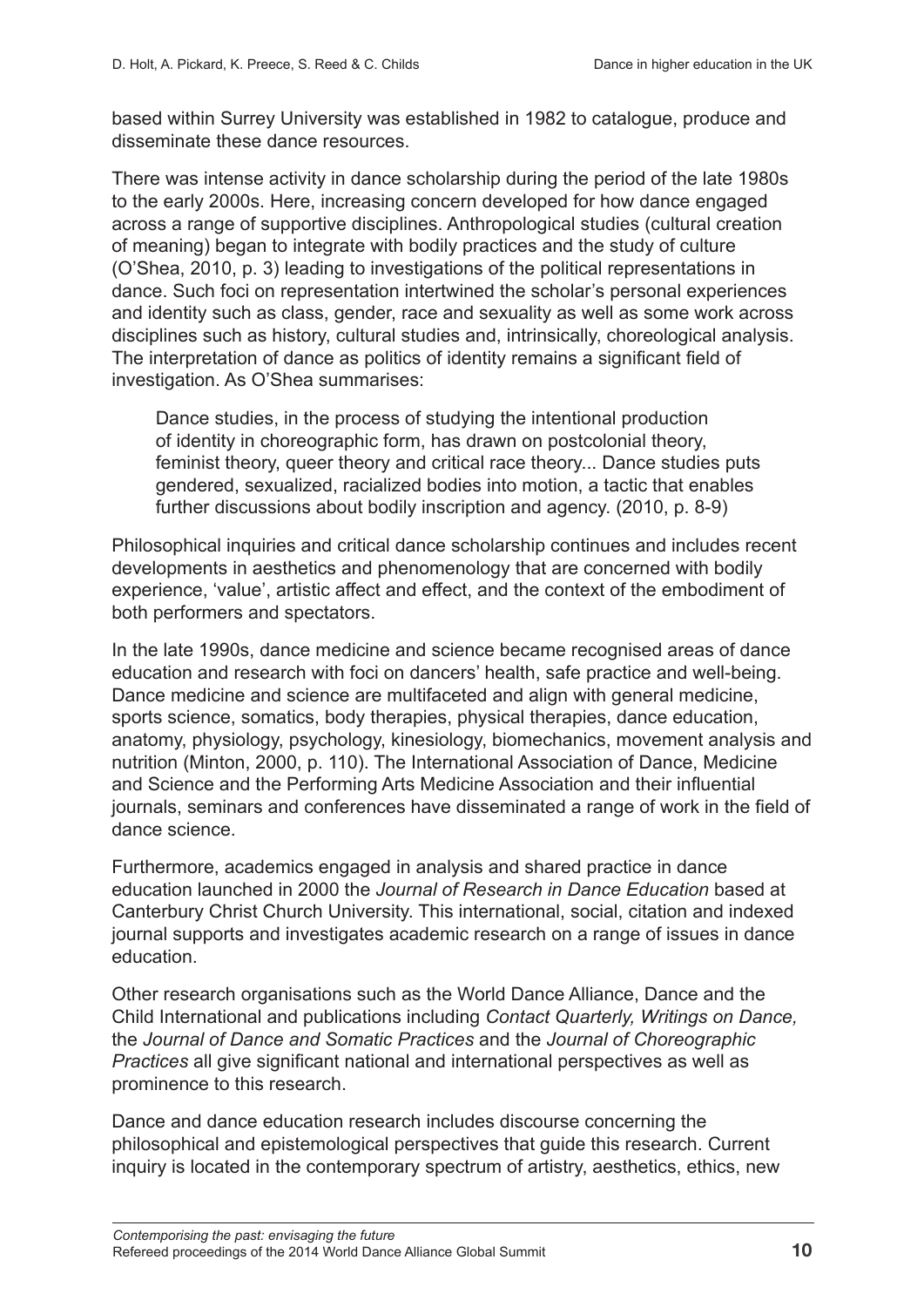technologies, performance, pedagogy and many other scholarly pursuits. The range of methodological approaches, such as interpretive, participatory, critical, embodied, reflexive, mixed method, ethnographic, and auto-ethnographic research and writing, informs this scholarship in both practice and theory.

Higher education institutions are accountable for the public outcomes of research activity and these have significant funding implications for institutions. Many UK universities now recognise that artistic practice in dance can constitute research. The Research Assessment Exercise (1996) and Research Excellence Framework (2014) have for twenty years assessed the quality and quantity of dance research and most UK dance academics are deemed to be 'research active'.

However, there are tensions and these are evident in the many attempts to balance teaching and research in a context in which many dance academics view themselves as artist/practitioner/scholars. In juggling this division of time and effort, dance academics join their colleagues from many fields.

#### **In conclusion**

Matt Hunter suggests:

It's the depth of practice of an arts degree that sets it apart and makes graduates so unique, these degrees open more doors than ever before. (2014)

Dance exists in the fluidity of time and the architecture of space. Its participants, through their successes in higher education, are versed in the sophistications and complexities of time and space and as such are educated persons, able to interact in many fields wherein they might dance or they might take these experiences elsewhere. An education in this most human of art forms is indeed an education for life.

#### **References**

AQA. (2013). GCE AS and A Level specification dance.

Manchester: AQA. Retrieved 22 November 2013 from:

<http://filestore.aqa.org.uk/subjects/specifications/alevel/AQA-2230-W-SP-14.PDF>

- Banes, S. (1987). *Terpsichore in sneakers*. New York: Wesleyan.
- Burns, S. (2007). *Mapping dance: entrepreneurship and professional practice in dance higher education*. Lancaster: Palatine.
- Carter, A. (1998). General introduction. In Carter (Ed.) *The Routledge dance studies reader*  (pp. 1-17). London: Routledge.

Claid, E. (2006). *Yes? no! maybe…: seductive ambiguity in dance*. London: Routledge.

- Coughlan, Sean. (2010, November 3). Students face tuition fees rising to £9,000. *BBC News*. Retrieved 5 November 2015 from: <http://www.bbc.com/news/education-11677862>
- Dearing, R. (1997). *Higher education in the learning society*. Leeds, England: National Committee of Inquiry into Higher Education.

Dempster, E. (1994). Preface, *Writings on dance*, Issue 10.

Fortin, S., Vieira, A., Tremblay, M. (2009). The experience of discourses in dance and somatics. *Journal of dance and somatic practices,* 1 (1). London: Intellect.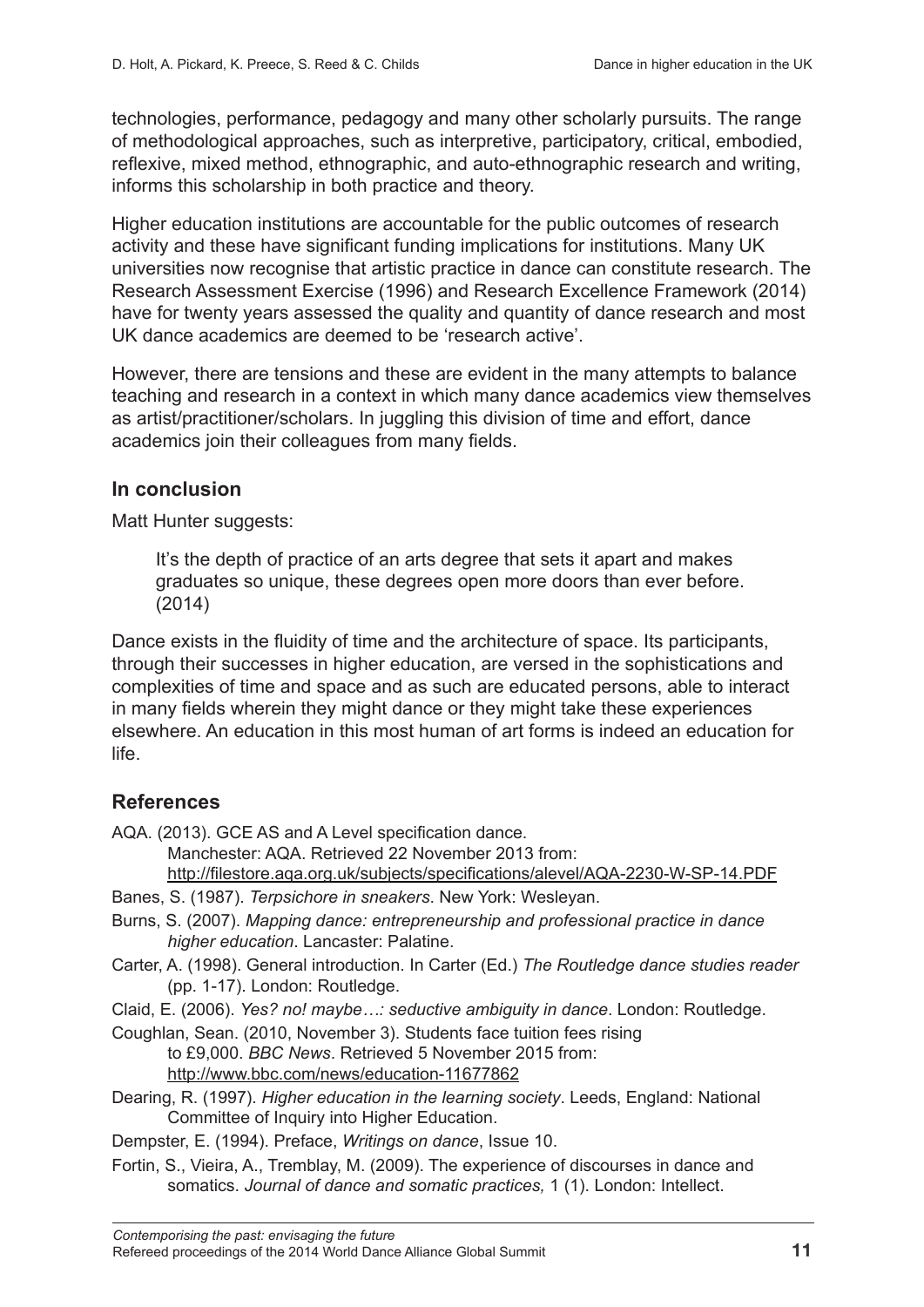- Hunter, M. (2014, May 22). Creative arts degrees, the business degree of the future? *The Telegraph.* Retrieved 27 November 2014 from: [http://www.telegraph.co.uk/education/](http://www.telegraph.co.uk/education/universityeducation/10847502/Creative-arts-degrees-the-business-degree-of-the-future.html) [universityeducation/10847502/Creative-arts-degrees-the-business-degree-of-the](http://www.telegraph.co.uk/education/universityeducation/10847502/Creative-arts-degrees-the-business-degree-of-the-future.html)[future.html](http://www.telegraph.co.uk/education/universityeducation/10847502/Creative-arts-degrees-the-business-degree-of-the-future.html)
- Jordan, S. (1992). *Striding out: aspects of contemporary and new dance in Britain*. London: Dance Books.
- National student survey. (2014). Retrieved 19 November 2014 from: <http://www.thestudentsurvey.com/>
- O'Shea, J. (2010). Roots/routes of dance studies. In Carter, A. & O'Shea, J. (Eds.) *The Routledge dance studies reader* (2nd ed.). Oxon: Routledge.
- Partington, R. (2011, December 22). Unregulated KIS data overload will baffle, not enlighten, students. *Times Higher Education.* Retrieved 22 December 2011 from: [http://www.](https://www.timeshighereducation.com/news/unregulated-kis-data-overload-will-baffle-not-enlighten-students/418525.article) [timeshighereducation.co.uk/news/unregulated-kis-data-overload-will-baffle-not](https://www.timeshighereducation.com/news/unregulated-kis-data-overload-will-baffle-not-enlighten-students/418525.article)[enlighten-students/418525.article](https://www.timeshighereducation.com/news/unregulated-kis-data-overload-will-baffle-not-enlighten-students/418525.article)
- Preston-Dunlop, V. (1969). *A handbook for modern educational dance.* UK: McDonald & Evans.
- QAA. (2007). *Subject benchmark statement: Dance, drama and performance*. Retrieved 2 November 2014 from: [http://www.qaa.ac.uk/en/Publications/Documents/Subject](http://www.qaa.ac.uk/en/Publications/Documents/Subject-benchmark-statement-Dance-drama-performance.pdf)[benchmark-statement-Dance-drama-performance.pdf](http://www.qaa.ac.uk/en/Publications/Documents/Subject-benchmark-statement-Dance-drama-performance.pdf)
- Redfern, H. B. (1982). *Concepts in modern educational dance*, London: Dance Books. (Original work published 1973).
- Rees, C., Forbes, P., & Kubler, B. (2006). *Student employability profiles.* UK: Higher Education Academy. Retrieved 2 November 2014 from: [https://www.heacademy.](https://www.heacademy.ac.uk/sites/default/files/student_employability_profiles_apr07.pdf) [ac.uk/sites/default/files/student\\_employability\\_profiles\\_apr07.pdf](https://www.heacademy.ac.uk/sites/default/files/student_employability_profiles_apr07.pdf)
- Research Assessment Exercise. (1996). Unit of assessment: 66 drama, dance and performing arts. Retrieved 9 May 2015 from: [http://www.rae.ac.uk/1996/1\\_96/t66.html](http://www.rae.ac.uk/1996/1_96/t66.html)
- Research Excellence Framework. (2014). 35: Music, drama, dance and performing arts. Retrieved 9 May 2015 from: <http://results.ref.ac.uk/Results/ByUoa/35>
- Robinson, K. (2006). How schools kill creativity. Retrieved 30 November 2014 from: [www.](http://www.ted.com/talks/ken_robinson_says_schools_kill_creativity?language=en#t-31598) [ted.com/talks/ken\\_robinson\\_says\\_schools\\_kill\\_creativity?language=en#t-31598](http://www.ted.com/talks/ken_robinson_says_schools_kill_creativity?language=en#t-31598)
- Sanders, L. (2008). Power in operation: a case study focusing on how subject-based knowledge is constrained by the methods of assessment in GCE A Level Dance. *Research in Dance Education,* 9, 3, 221-240.
- *The complete university guide*. (2014). Graduate salaries and the professional premium. Retrieved 2 November 2014 from: [http://www.thecompleteuniversityguide.co.uk/](http://www.thecompleteuniversityguide.co.uk/careers/graduate-salaries-and-the-professional-premium/) [careers/graduate-salaries-and-the-professional-premium/](http://www.thecompleteuniversityguide.co.uk/careers/graduate-salaries-and-the-professional-premium/)
- Unistats. (2014). *The key information sets (KIS).* Retrieved 2 November 2014 from: <http://www.unistats.direct.gov.uk/find-out-more/key-information-set/>
- University of Hull. (2015). Our mission, aims and objectives. Retrieved 9 May 2015 from: [http://www2.hull.ac.uk/student/careersandemployability/aboutus/missionobjectives.](http://www2.hull.ac.uk/student/careersandemployability/aboutus/missionobjectives.aspx) [aspx](http://www2.hull.ac.uk/student/careersandemployability/aboutus/missionobjectives.aspx)
- Wareham, Terry. (2008). *Creative graduates.* Palatine. Retrieved 2 November 2014 from: [http://www.heacademy.ac.uk/sites/default/files/Creative-Graduates-Enhancing](http://www.heacademy.ac.uk/sites/default/files/Creative-Graduates-Enhancing-teaching-research-links-)[teaching-research-links-in-the-creative-arts.pdf](http://www.heacademy.ac.uk/sites/default/files/Creative-Graduates-Enhancing-teaching-research-links-)

This article has not been published, submitted or accepted for publication elsewhere.

© 2015, Duncan Holt, Angela Pickard, Kelly Preece, Sara Reed, Cathy Childs